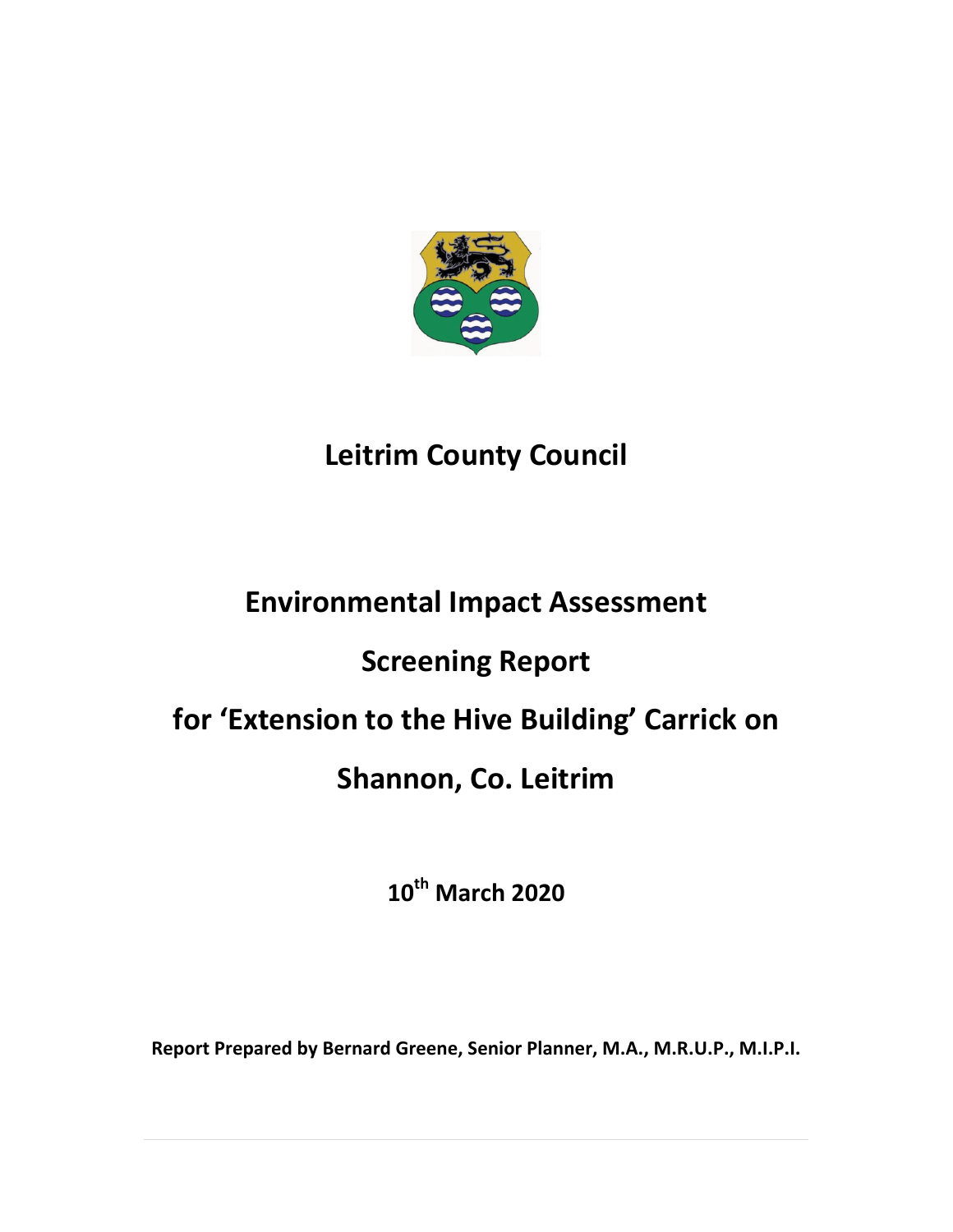## **Table of Contents**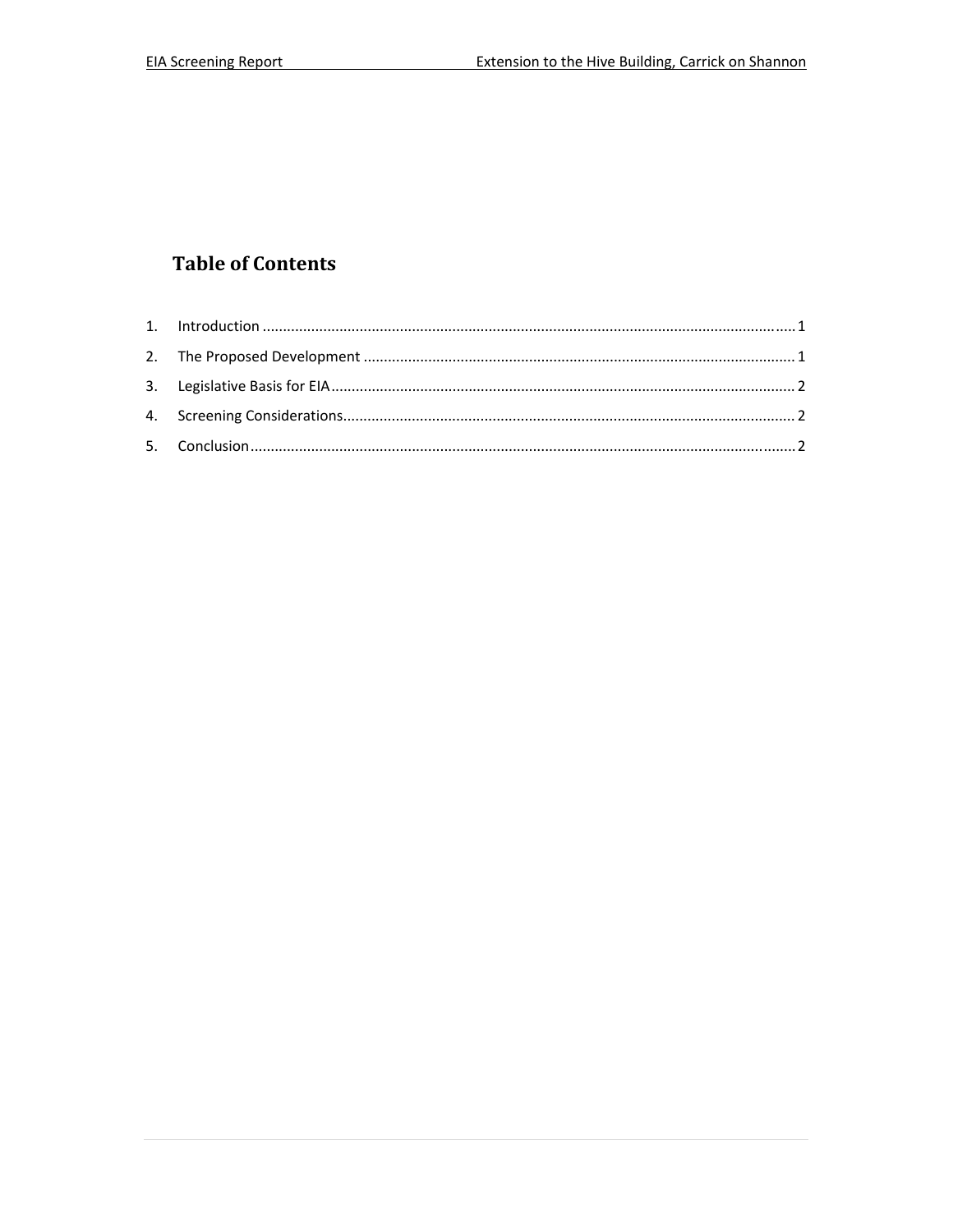### 1. **Introduction**

This is an EIA screening report for 'Extension to the Hive Building, Carrick on Shannon, Co. Leitrim'. The purpose of the report is to screen the proposed development to establish whether it requires Environmental Impact Assessment (EIA) and as a result if an Environmental Impact Assessment Report (EIAR) should be prepared in respect of it. An Appropriate Assessment Screening Statement and Ecological Impact Assessment have also prepared as separate documents.

The screening process includes an assessment of the details of the proposal with reference to the relevant EIA legislation including the Planning & Development Regulations 2001 (as amended by Planning and Development Regulations 2015), the EIA Directive 2011/92/EU (as amended by Directive 2014/52/EU) and relevant EU Guidance including *Interpretation of definitions of project categories of annex I and II of the EIA Directive*, EU, 2015 and *Environmental Impact Assessment of Projects Guidance on Screening*, EU, 2017.

The EIA screening covers:

- i. Description of the proposed development
- ii. The legislative basis for EIA
- iii. Screening considerations
- iv. Conclusions

#### **2. The Proposed Development**

The proposed development will consist of the provision of a new two storey extension with a floor area of 267m2 to the front of the existing '*The Hive Building*' incorporating; alterations to existing reception and stairs, additional work spaces, circulation and new stairs together, alterations to existing elevation, canopy roof over new access, alterations to existing car park, including additional car park spaces, additional cycling spaces and new future overflow car park, alterations to boundary treatment and connections to surface water and systems with all associated site development works.

The site location is shown in Figure 1 overleaf whilst the Site Location Map is provided in Appendix I.



**Figure 1 : Location of Proposed Development**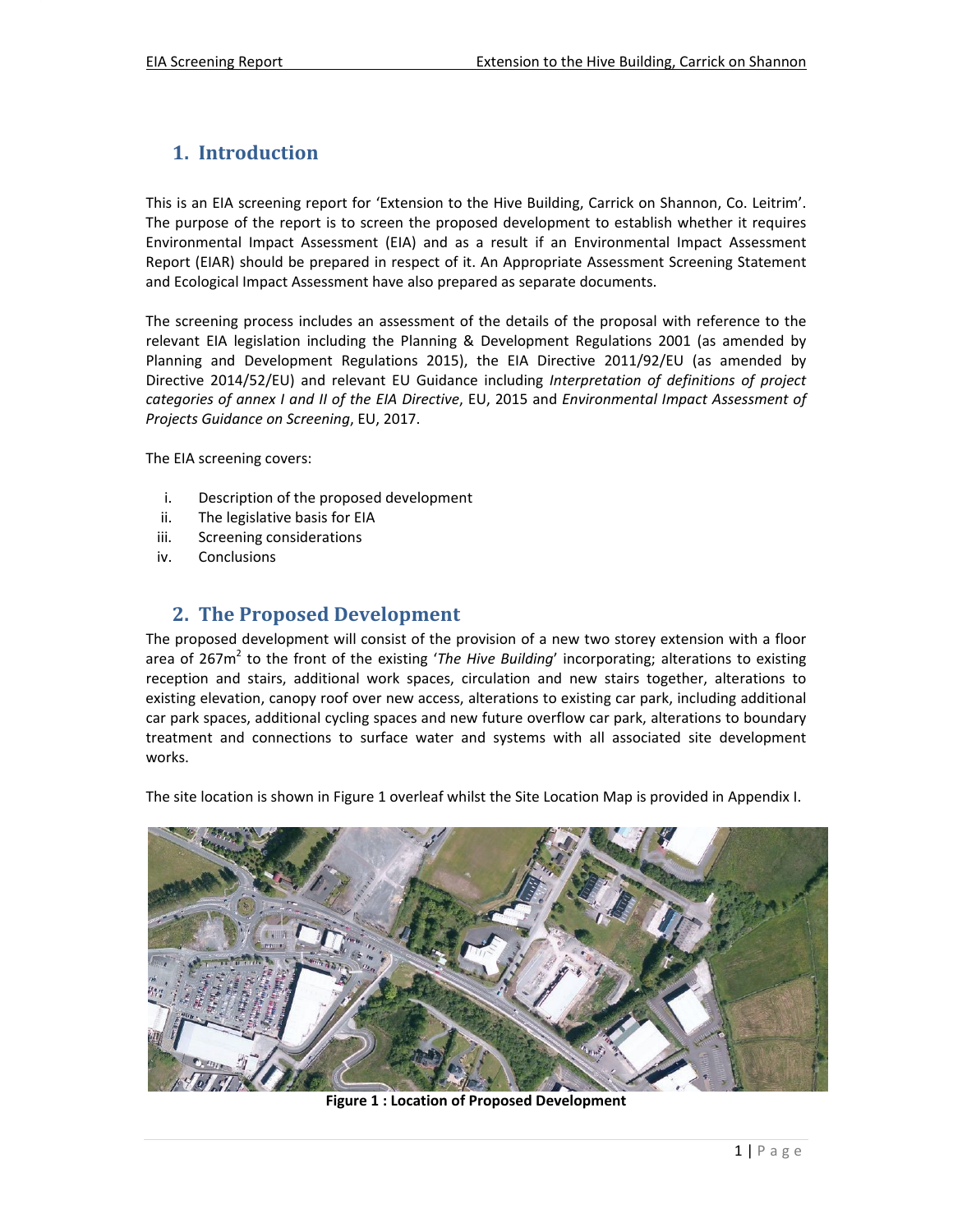### **3. Legislative Basis for EIA**

EIA requirements derive from the EIA Directive (Directive 2011/92/EU as amended by Directive 2014/52/EU). As the amended Directive came into force on  $16<sup>th</sup>$  May 2017 and regulations transposing it into national legislation have been enacted. No changes to the prescribed project types or thresholds are required under the amended Directive so the types and thresholds set out in the 2001‐2010 Regulations remain in effect.

EIA legislation as it relates to the planning process has been largely brought together in Part X of the Planning and Development Acts 2000‐2019 and Part 10 and Schedules 5, 6 and 7 of the Planning and Development Regulations 2001‐2020. Part 1 of Schedule 5 to the Planning and Development Regulations lists project types included in Annex I of the Directive which automatically require EIA. Part 2 of the same Schedule, lists project types included in Annex II. Corresponding developments automatically require EIA if no threshold is given or if they exceed a given threshold. Developments which correspond to Part 2 project types by are below the given threshold must be screening to determine whether they require EIA or not. This is done by consideration of criteria set out in Schedule 7.

### **4. Screening Considerations**

#### **Class of Development**

In the first instance, it is necessary to determine whether the project is of a type (or 'class') that requires an EIAR. This project does not correspond to any of the prescribed types listed in Annex I or Annex II.

I am satisfied having considered the modest scale of the proposed extension, the location of the extension within a fully serviced site in the town of Carrick on Shannon and to the findings of the Appropriate Assessment Screening Statement and Ecological Impact Assessment that there is no likelihood of significant effects to the environment arising from the proposed development.

As the project is not a type (or 'class') listed in Annex I or Annex II of the EIA Directive (Directive 2011/92/EU as amended by Directive 2014/52/EU) an EIA and subsequently an EIAR is not required for this project.

### **5. Conclusion**

The proposed development does not fall within the project type (or 'class') defined within the EIA Directive (Directive 2011/92/EU as amended by Directive 2014/52/EU) and enacted in the Planning and Development Regulations 2001‐2020.

It is also noted that a separate Appropriate Assessment Screening Statement has concluded that there will be no negative impacts on the qualifying interests or any species in any Natura 2000 site.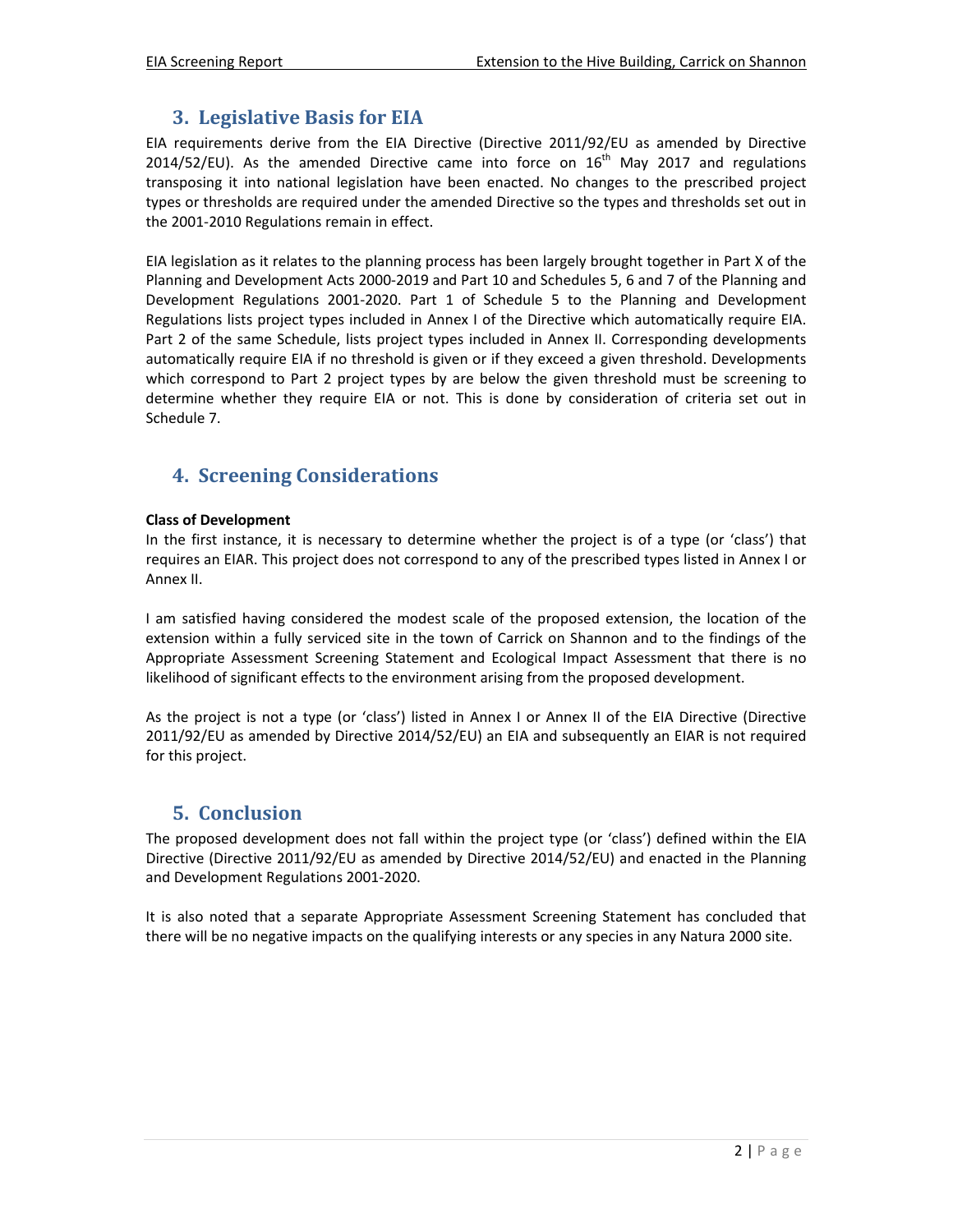**Appendix I – Site Location Map**